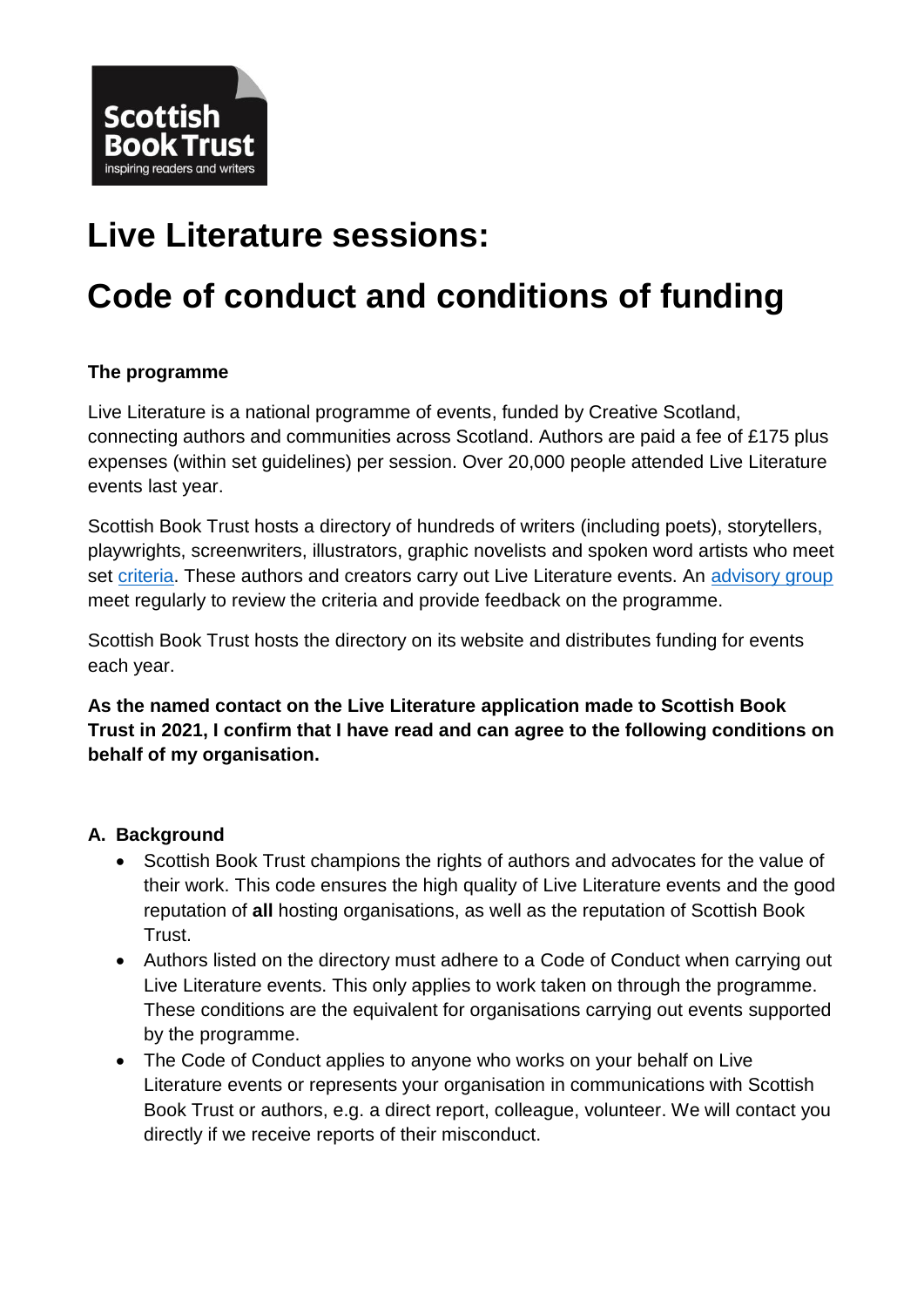

 As an organisation receiving funding from Scottish Book Trust, you agree that we can contact you about the programme or events at any time.

## **B. Expected standards of behaviour**

- The conduct of those representing or employed by organisations outside of funded events is normally of no concern to Scottish Book Trust. However, we reserve the right to revoke this offer of funding at our discretion if:
	- a. an organisation's activities present a risk of future harm to audiences or authors
	- b. an organisation's activities are likely to damage the reputation of Scottish Book Trust or the Live Literature Programme.
- When carrying out events funded by Live Literature, we expect event organisers to act with integrity and good faith when communicating with authors and Scottish Book Trust about the programme.
- Event organisers must respect audiences and authors. They should act in a way that is professional, respectful and appropriate. We ask that authors treat event organisers with the same respect and professionalism.
- Scottish Book Trust supports equality, diversity and inclusion and does not tolerate bullying or harassment of any kind. We expect that event organisers will act in a way that upholds these standards when delivering events funded by Live Literature.
- Event organisers must respect confidential information gained in the course of professional practice, e.g. communicating with authors, **unless** the wellbeing of an individual requires disclosure to Scottish Book Trust.

#### **C. Safeguarding and Child Protection**

- For the safety of both the organisation and the author/creator, authors and creators should never be left alone with audiences. It is your responsibility as the event organiser to make sure that the event is appropriately supervised and supported.
- It is your responsibility to ensure that children and vulnerable adults are protected at online events as they would be in-person. Please refer to our [Child Protection](https://www.scottishbooktrust.com/about/policies/child-protection-policy)  [Policy](https://www.scottishbooktrust.com/about/policies/child-protection-policy) and [Digital Child Protection Policy.](https://www.scottishbooktrust.com/about/policies/child-protection-policy-digital) You can also consult the [NSPCC](https://learning.nspcc.org.uk/safeguarding-child-protection-schools/school-visitors)  [guidelines on Schools Visitors and Safeguarding](https://learning.nspcc.org.uk/safeguarding-child-protection-schools/school-visitors)
- Authors and creators **do not always** hold a disclosure/PVG membership.
- PVG Scheme Membership is required for instances where an author has regular and repeated contact with a group of young people or vulnerable adults, such as a Live Literature funded residency or when funded for a series of 5 or more sessions.
- It is the responsibility of the host organisation to work with the author to put in place steps to ensure the safety of children and vulnerable adults, especially in situations where an author is embedded for a prolonged period of time or when covering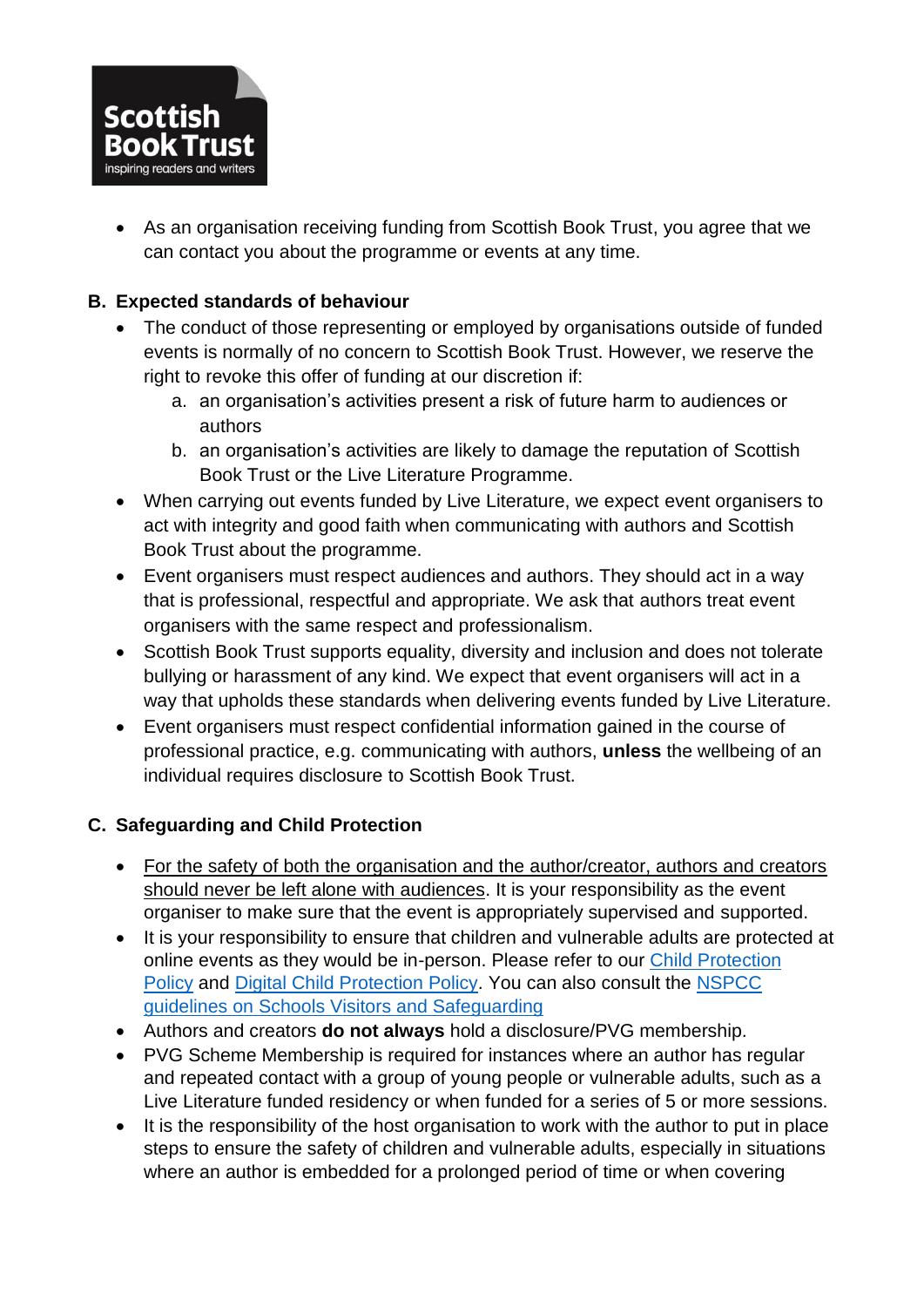

sensitive subject matter. If costs associated with PVG Scheme Membership or Scheme updates is a barrier to participation, Scottish Book Trust can offer support. If you are unsure and want further guidance on safeguarding children and young people please contact [live.literature@scottishbooktrust.com](mailto:live.literature@scottishbooktrust.com)

- If you have concerns, or if you would like to contact us about misconduct by a visiting author or creator**,** please email [live.literature@scottishbooktrust.com.](mailto:kay.bohan@scottishbooktrust.com)
- **If you think a child is in immediate danger, don't delay – call the police on 999 or call NSPCC on 0808 800 [5000,](tel:0808%20800%205000) straight away.**

#### **D. Social media**

We really appreciate your support in spreading the power and joy of books, reading and writing, and we hope you will enjoy delivering events through Live Literature.

Please be aware that our Code of Conduct applies to both online and offline behaviour. If you would like more details, we can send you our short, good practice social media guidelines. Please contact us [\(live.literature@scottishbooktrust.com\)](mailto:live.literature@scottishbooktrust.com) for a copy. You can also review our [digital child protection policy](https://www.scottishbooktrust.com/about/policies/child-protection-policy-digital) for additional guidance.

# **E. Free events**

Live Literature exists to bring authors into communities across Scotland and to advocate for authors to be paid for the work that they do. It is contrary to the aims of the programme to underpay authors or seek free events from authors in a way that undermines these aims. Where Scottish Book Trust is aware of this, it will be taken into account when prioritising applications at the funding panel. For more about free events, [see our guidance](https://www.scottishbooktrust.com/writing-and-authors/author-fees-and-free-events)  [page.](https://www.scottishbooktrust.com/writing-and-authors/author-fees-and-free-events)

#### **F. Session responsibilities**

• We have outlined what you can expect in a session and from authors on our [website.](https://www.scottishbooktrust.com/writing-and-authors/live-literature/planning-a-live-literature-session) An in-person session is around one hour long. The maximum session length is ninety minutes, and you should decide the length of the event with your author (for more information on session usage please click the link above). Remote event timing may vary to account for the additional planning and setup involved in activities such as practicing with software for a live stream; recording short videos; editing or contributing to resources.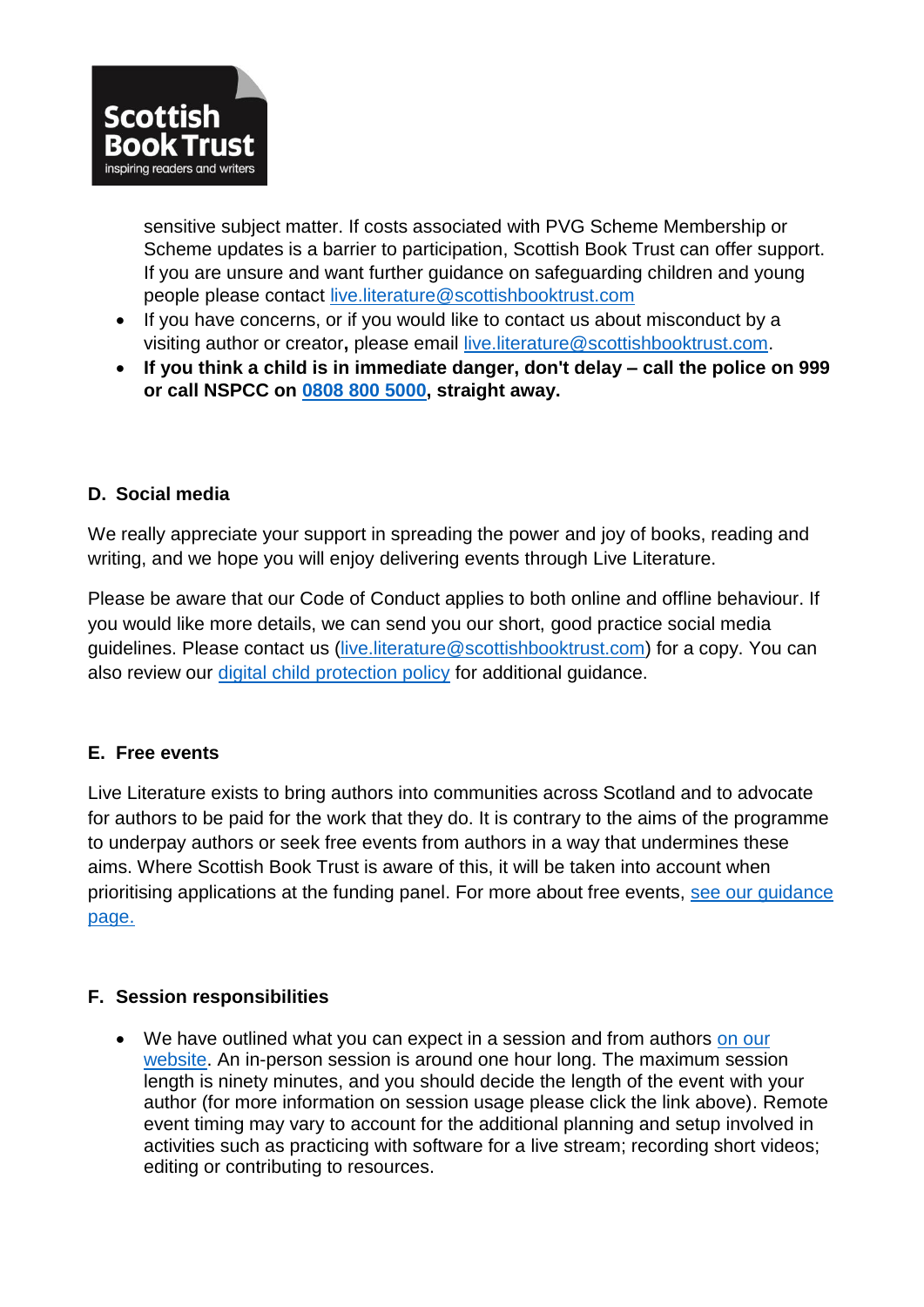

 We understand that you want to celebrate your event. When doing so, please consider the risks involved when sharing images and screenshots of workshops that include people's homes in the background. Sharing should not be done without explicit permission to photograph from attendees and authors, just as at an inperson event, and you should never do this when participants are young people or vulnerable adults.

We expect that you will:

- Prepare for and deliver the event/s to the best of your abilities and in line with the conduct expectations above.
- Use all sessions allocated between **1 May 2021 and 31 March 2022.** By agreeing to this code you understand that sessions can only be carried forward into the next period under *exceptional* circumstances and that Scottish Book Trust must grant permission for any extensions in advance.
- Agree to inform Scottish Book Trust **as soon as possible** if you cannot use any or all of the sessions so that these can be used by others.
- Agree to send details of all sessions (the date and the author booked), once confirmed, to [live.literature@scottishbooktrust.com.](mailto:live.literature@scottishbooktrust.com)
- Understand that **only** authors listed on the [Scottish Book Trust](https://www.scottishbooktrust.com/authors) directory are eligible to carry out session/s supported by Live Literature. You agree to use eligible author/s. Please check the current author directory before booking your author. If you've worked with someone in the past and they aren't listed now please let us know as soon as you can.
- Where applicable, always use a permission to film and photograph form for authors and audiences for a digital event. A template can be [downloaded here.](https://www.scottishbooktrust.com/writing-and-authors/live-literature/expenses-information) Authors can decline permission to record an event.
- Where applicable, agree that any work produced by an author as part of their session will not be shared for longer than is reasonable i.e. the close of a festival programme; end of the academic year. Individual authors can specify a shorter initial period of use or negotiate additional fees with organisations for repeated use of their work.
- Agree that if you book in more sessions than you were granted, or select authors who are not on the directory, then Scottish Book Trust may not be able to fund the session(s).
- Agree that funding is awarded to an organisation, not an individual.
- Agree to notify Scottish Book Trust and the author if an event is cancelled within a week's notice. We will need to contact the author about their fee and expenses.
- Agree that no pupils will be charged to attend these event/s. You understand that it is a condition of sessions awarded to schools and organisations collaborating with schools that you do not charge pupils a cost to attend any Live Literature session.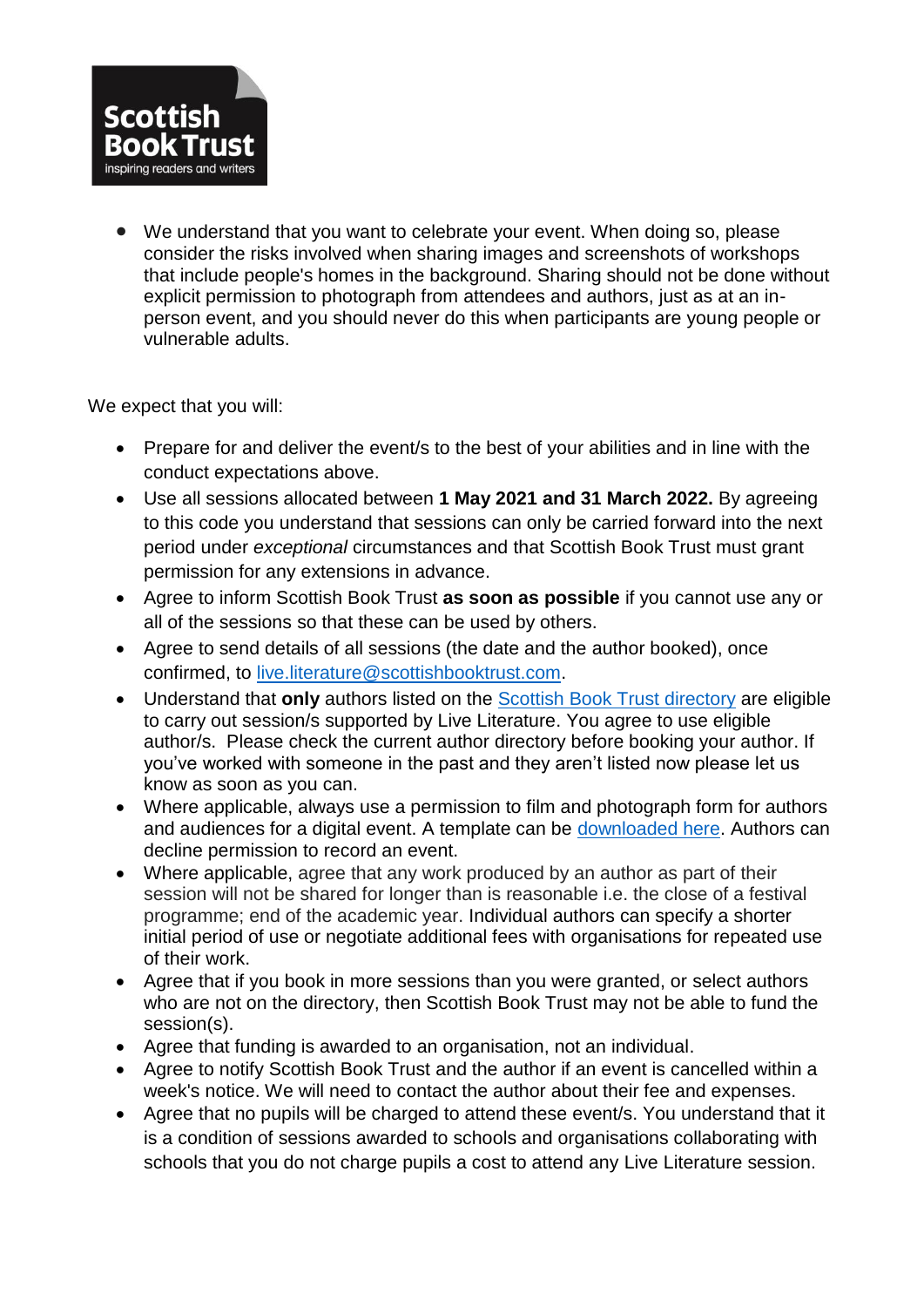

This applies to events held in, or organised by, a school or that pupils attend as part of their time in education.

- Agree that any event with a charge will cost a maximum of £5 per ticket to cover costs.
- Agree to fill in an evaluation survey after your final session/s within 6 weeks of the final session in your allocation.

# **G. Expenses and payment**

Authors can claim expenses for travel, accommodation and subsistence [within our](http://www.scottishbooktrust.com/writing/opportunities-for-writers/live-literature-information-for-authors/getting-there-travel-expenses)  [guidelines.](http://www.scottishbooktrust.com/writing/opportunities-for-writers/live-literature-information-for-authors/getting-there-travel-expenses) Fees are paid within 30 days of Scottish Book Trust receiving the author's claim form. You can read an outline of our payment process [here.](https://www.scottishbooktrust.com/writing-and-authors/live-literature/expenses-information)

In 2021 we expect that remote events will be the default for most organisations. Where inperson activity is taking place, this should always be discussed with the author in advance to ensure the safety of all participants. While we will cover reasonable travel and accommodation costs, we encourage all organisations to adhere to local guidance around social distancing and in-person events. Please note that if an author is travelling between local authorities there may be different rules in place. Only proceed with in-person events if it is safe to do so and in adherence with the latest official advice.

It is your responsibility to provide a claim form to the author with the first half filled out; it is the author's responsibility to submit the claim form. Please let us know if you have any difficulties.

#### **H. Process for investigating misconduct**

The vast majority of Live Literature events are a positive, rewarding experience for the author, the organisation and the audience. Where problems arise, Scottish Book Trust will do its best to resolve issues between organisations and authors. We may ask to see emails or other written communication about the event.

Scottish Book Trust will look into all reports of misconduct and involve both the host organisation and the author as appropriate.

If misconduct by a representative of an organisation has occurred, we may take some or all of the following steps as appropriate:

- Issue a warning that Scottish Book Trust will not consider funding applications from your organisation in the event of future misconduct.
- Ask to meet with you to discuss how a conflict can be avoided in future.